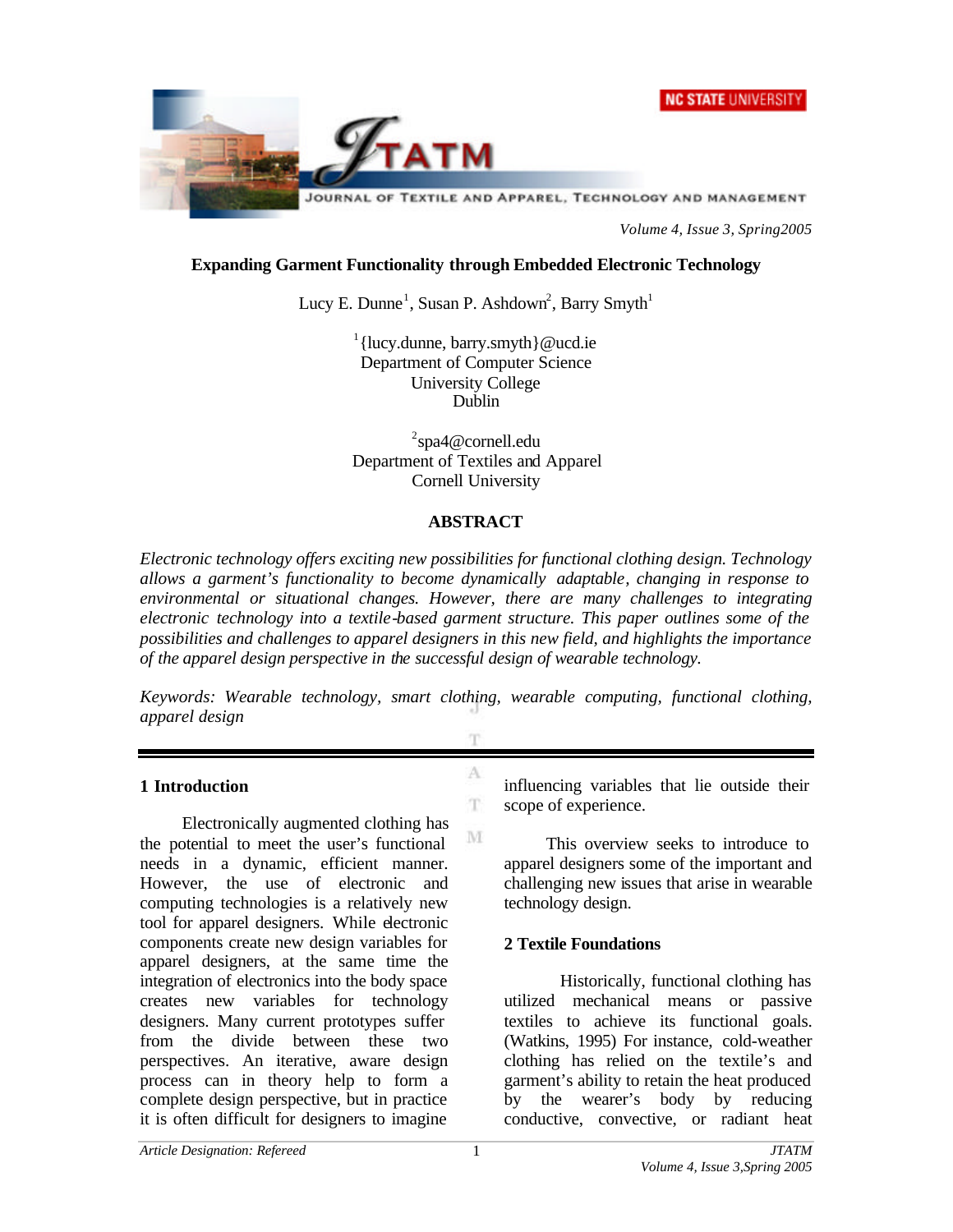transfer. Such textile or mechanical solutions are effective in static or homogenous environments, where the user's needs and environmental conditions remain consistent over time. In variable environments or when presented with a diverse set of user needs, passive solutions are not always optimal. For instance, should the user of a cold-weather suit find him/herself in a warmer environment, the ability of the garment system to retain body heat would quickly become a negative feature.

New technologies have introduced ways to create dynamic functionality in clothing and textiles. One such method is the engineering of adaptive textile structures which react to environmental changes by altering their physical properties. Examples of this include phase-change materials, UVreactive dyes, and shear-thickening fluid coatings (for more examples see Braddock and O'Mahony, 1999). Such textile advances can provide garment systems which are engineered to respond to specific changes.

While adaptive textiles are elegant solutions to the problems they address, this tactic requires custom engineering of a specific textile for every situational or environmental change. The alternative is to make use of textile and non-textile technologies whose properties change when exposed to an electric current. Electrically active materials, when combined with sensor networks, can be used to create many types of garment systems that can respond to input from multiple environmental or situational changes. For instance, an adaptive textile with a phosphorescent surface treatment responds to a single environmental change: presence or absence of ambient light. An electronically active garment system with the ability to generate a light source (Dunne, Ashdown, and McDonald, 2002) can be designed to respond to any number of contextual changes, providing the system with enough information to moderate the appropriate activation or suppression of the garment response (activation if the wearer is

on a dark busy street, suppression if the wearer is in a darkened movie theatre).

### **3 Background: Wearable Technology**

As seen in Figure 1, the scope of wearable technology overlaps with that of functional clothing. Wearable technology itself contains two sub-groups of interest here. The first is *wearable computing,* bodymounted devices traditionally more focused on assuming the kind of informationprocessing tasks performed by desktop or portable computers. The second is *smart clothing,* garment-integrated devices which augment the functionality of clothing, or which impart information-processing functionality to a garment.



#### **Figure 1: Relationships among clothing technologies**

The field of wearable technology itself is a sub-set of the larger field of ubiquitous or pervasive computing. Ubiquitous computing refers to computing devices that are embedded in everyday objects, environments, and individuals. (Weiser, 1991) They can be anything from simple sensors to high-powered computer systems. These devices can be designed to monitor their environment or selectively activate their host device based on sensor input, and are incorporated into objects as basic as a thermostat or as advanced as smart appliances. Distributed and ubiquitous computing devices result in a flow of

J

T

A

 $\mathbf{T}$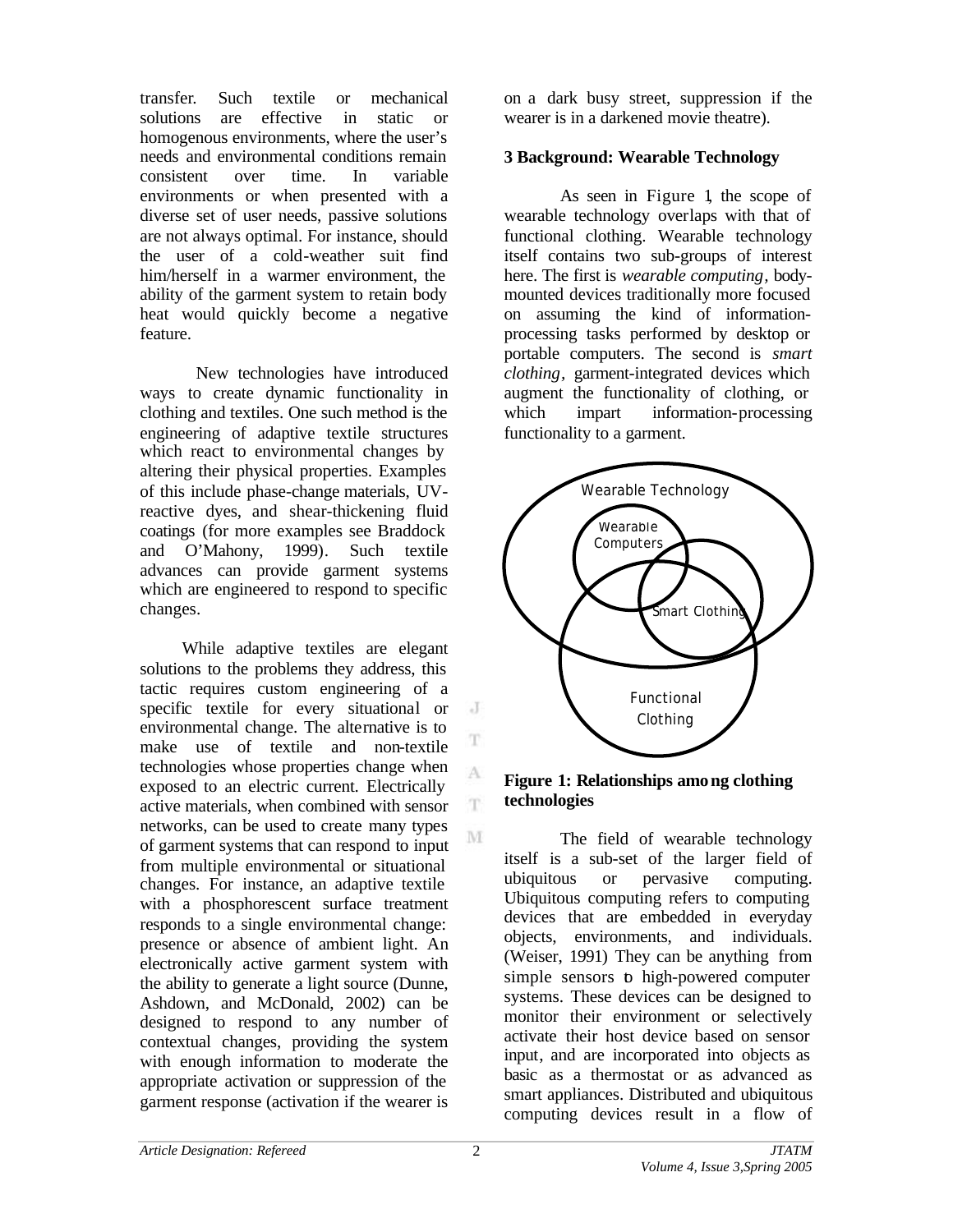information that pervades our living spaces. This may seem like a 'futuristic' concept, but in fact most of us interact with ubiquitous technologies every day: from automatic door openers to self-flushing toilets. We also interact with personal bodyworn computing devices on a daily basis: cell phones, PDAs and portable music players are all often mounted on the body; in pockets, bags, or carried by hand.

Mobile body-mounted devices take a variety of forms:

- *Carried devices*, which are placed in pockets or bags, and are not designed to be worn continuously.
- *Body-mounted devices*, which are designed for constant wear but do not necessarily take the form of a traditional garment, and are instead strapped on or otherwise affixed to the body (see Bodine and Gemperle, 2003 for two examples)
- *Garment-integrated devices*, which are designed for constant wear and are embedded into a garment; these often function only when the user is wearing the garment, but may also be removable (Barfield et al., 2001)
- *Implanted devices*, which are implanted directly into the user's body; these are usually not intended to be removable (Holland, Roberson, and Barfield, 2001).

This review will focus primarily on garment-integrated devices, as these are the most relevant to apparel-based research.

# **4 Wearable Technology: A New Design Challenge**

As with any attractive new technology or concept, one major design problem is over-application. There is a tendency on the part of designers and developers to create wearable technology for the sake of wearable technology. This results in the "because we can" application, or applications in which a problem is sought which fits a pre-existing solution. Unfortunately, this kind of reverse design process often leads to applications or

products that are inefficient or unattractive to users. In wearable technology specifically, this is often seen in the integration of existing portable or mobile technologies into a garment. While the hands-free approach can be effective, garment-integration is often not the best solution.

The reason for this springs from the disparity in product cost, expected lifespan, and situational appropriateness between garments and complex electronic technologies. A garment is developed in a few months, produced in a season, and expected to be worn anywhere from a few months to a few years. Portable technologies like cell phones, mp3 players, PDAs, or laptop computers are developed in a year or more, produced in a similar time frame, and expected to last 3 years or more. Therefore, when the two are integrated, their cost and life cycle must be reconciled. Consumers are not willing to pay for an expensive technology (such as a personal computer) every time they purchase a jacket, and the producer of the jacket will have difficulty shifting a product line from producing new models every 3-6 months to producing new models every 1-2 years.

More significantly, the device and the garment are expected to function in a different set of environments. Most garments are situationally specific in some way: they are designed for specific environmental conditions and social environments. Portable devices, on the other hand, are generally required in a broader set of situations. If an mp3 player is permanently integrated into a garment, then that specific garment must be worn any time the user wishes to make use of the device. Either the garment must become as versatile as the device, or the device must become inexpensive enough that the user may own as many devices as situational garments.

In the design of wearable technology, the designer must continually ask: why is this device wearable (or garmentintegrated)? Would the device function better as a portable device? Better yet, the

J T

A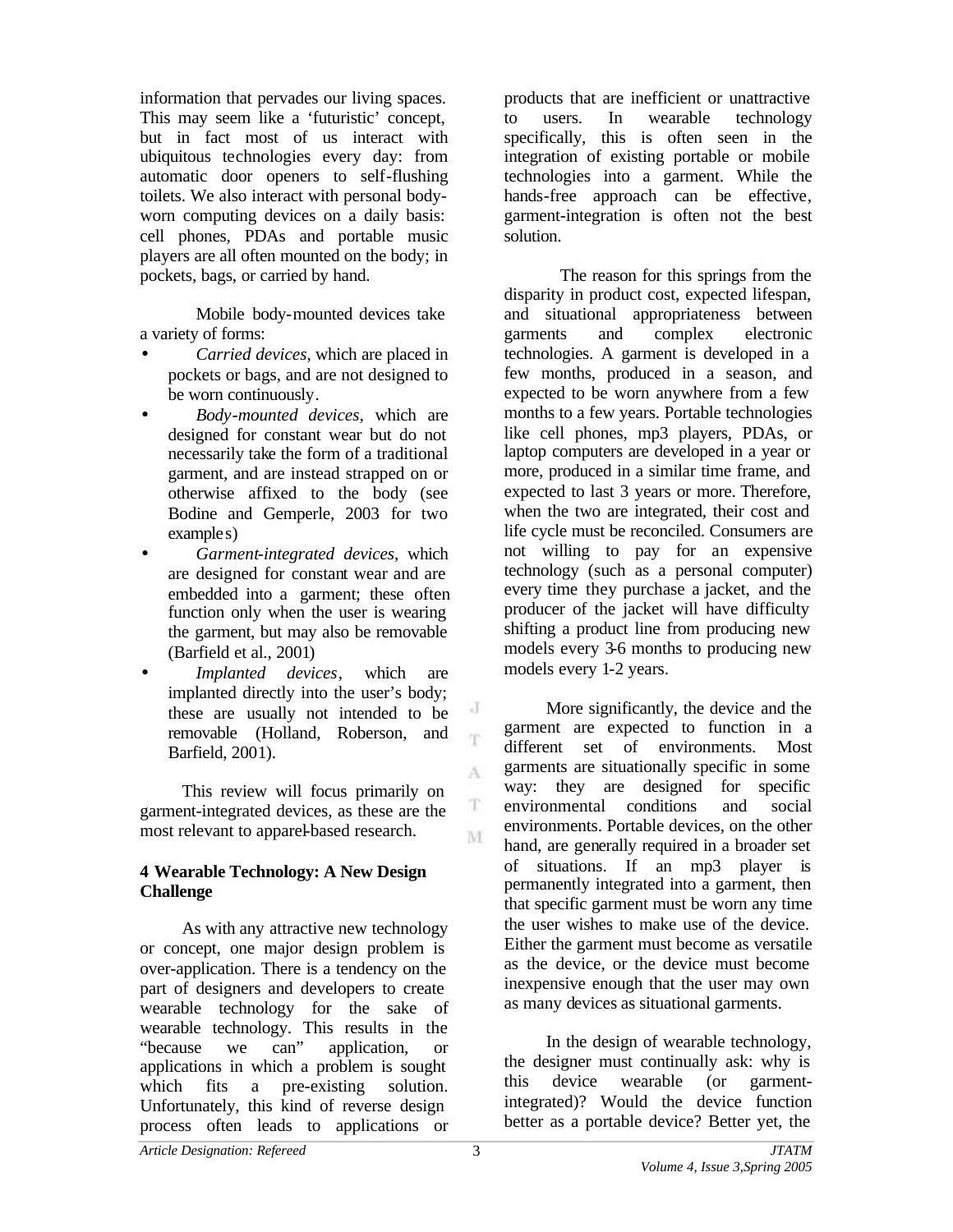design process should start from an existing problem, and technology only be applied when it is the best possible solution.

# **5 New Parameters for Design**

Most current wearable technology research is driven by the computer science/electrical engineering disciplines. Therefore this research often reflects the traditions, logic, and common practices current in those disciplines. These practices differ from the norms of apparel research in their narrow focus on the information space versus the body space. However, many body-centric wearability issues such as weight distribution, movement and mobility, sizing and fit, thermal management, and moisture management are crucial to the comfort and functionality of a wearable device. As functional apparel designers know, an uncomfortable or badly designed protective garment loses its protective abilities completely when the user alters the configuration or refuses to wear it. In massmarket wearable technology, this problem is magnified. An average user will not tolerate discomfort (physical or social) or difficulty of use in a device which provides only marginal benefit or slightly increased convenience, as is the case with many nonniche-targeted wearable technologies.

While apparel designers are accustomed to taking into account the  $\Lambda$ physical impact of a garment on the human body, the integration of electronic  $\mathbf T$ components into apparel introduces many new variables to be addressed by the designer. Among these are bulk/weight/stiffness, thermal and moisture management, flexibility/durability, sizing and fit, and device interface.

# *5.1 Bulk/weight/stiffness*

Electronic components, while ever decreasing in size and weight, are generally relatively stiff and solid. Because off-theshelf computer components and circuitry are generally designed to minimize their physical size by centrally locating all components on a single board, the result is

often a blocky, rigid object of considerable size relative to the planar surfaces of the human body). Most available power sources are similarly constructed as rigid blocks, adding even more bulk, stiffness, and weight.

Careful distribution of these solid elements over the body surface can reduce their perceptibility and discomfort. Gemperle et al. address this issue in determining optimal shapes and body locations for wearable technology (Gemperle et al., 1998.) The shapes in that study, however, must be held close to the body in order for their comfort to be preserved. In a garment-integrated paradigm, the garment structure may not permit objects to be maintained in contact with the body surface. Gemperle's parameters can still be used to guide object placement, but in the garment-integrated case, existing garment structures must also be taken into account. Bulk and stiffness of electronic components can often be incorporated into a garment in places where bulk or stiffness already exists: in areas of garment padding or interfacing. Figure 2 illustrates body areas where garments are often padded or stiffened: blue areas represent padding; grey areas represent stiffening. Exploiting pre-existing volumes or areas of stiffness will be easier in more structured garment systems. The business suit, for example, provides a good deal of available real estate for incorporating electronic components, and is also worn in many situations and environments which may present a need for wearable devices (Dunne, Toney, Ashdown, and Thomas, 2004).

J

T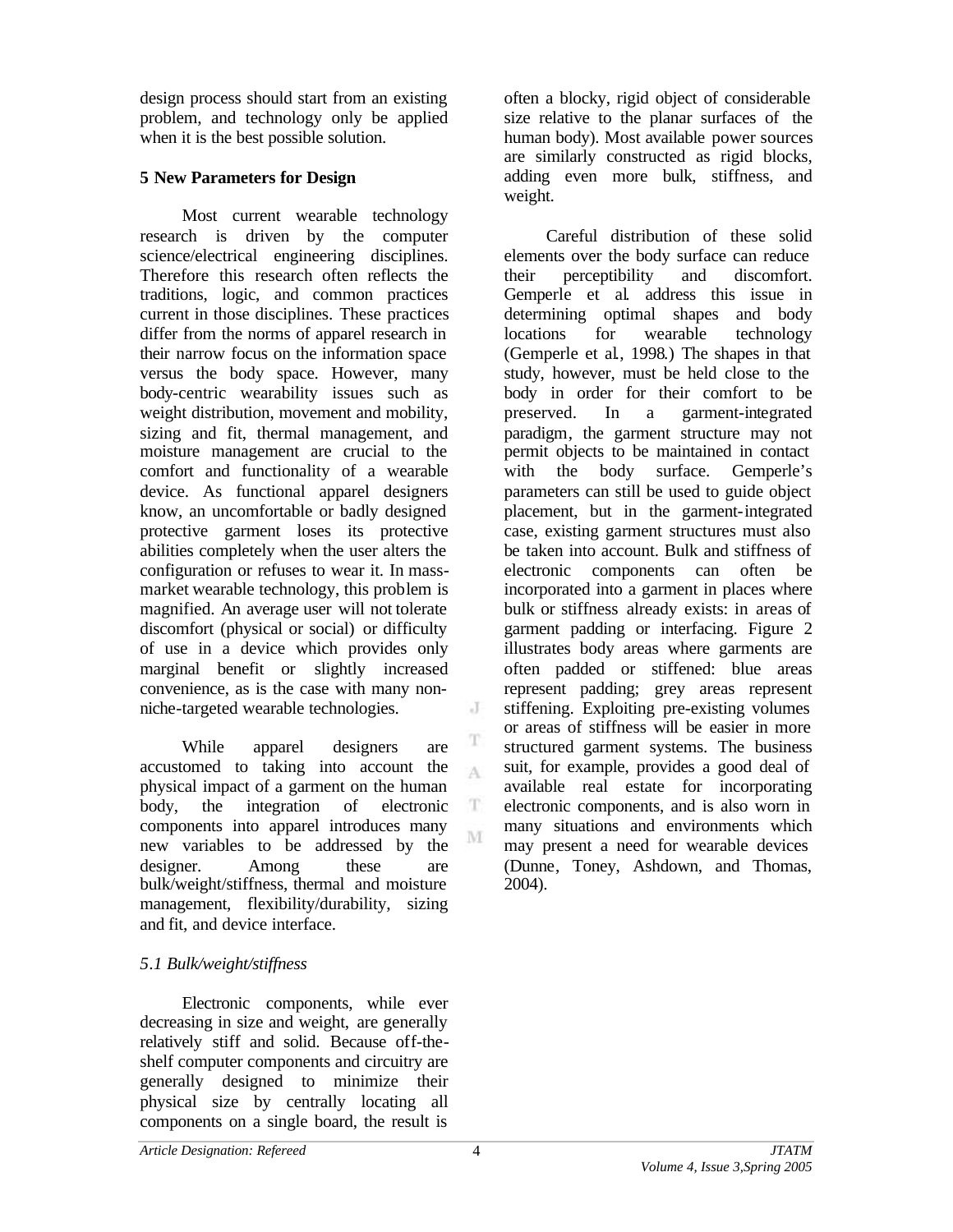

## **Figure 2: Common Areas of Garment Padding or Stiffening**

### *5.2 Thermal and Moisture Management*

Clothing comfort is closely related to the transport or conservation of heat and moisture throughout the garment system. Computing and electronic components are all resistive to some degree. In a resistive device, a portion of the electrical current is lost as radiant heat. Thus, electronic components produce heat, some more than others. This heat can be damaging to the computer system and heat dissipation is often a priority in system design. Microprocessors and other complex chips must be cooled in order to prevent malfunction of their fine circuitry. This is usually accomplished using a heat sink or a fan.

Excess heat can also be a problem in a garment system. In cooler environments, the user may not experience discomfort from the heat generated by the device. The user's body itself can then operate as a heat sink to absorb excess heat. However, in warmer environments both the user's body heat and the device's heat must be removed or diffused. Depending on the external temperature, this task can be difficult. It is important for the apparel designer to take into account the specific areas of a device which may produce heat. The smaller the area over which electronic components are distributed, the smaller the area over which their heat is initially distributed. Recent

advances in miniaturization have not been paralleled by similar advances in component power consumption. As a result, for a consistent level of functionality smaller components generally are hotter. Locating heat-producing elements in such a way that their heat is diffused away from the body into the environment or dissipated by body areas of high circulation and heat transfer (such as the limbs) can promote user comfort (Starner and Maguire, 1998).

Currently, almost all electronic circuitry is constructed on some sort of printed circuit board (PCB), made up of layers of impermeable resin. The body, however, continually produces moisture which is often used as a means of conductive heat transfer. Placing an impermeable, heat producing device over the body surface can both prevent evaporative heat loss and add to the trapped heat. Additionally, as trapped moisture builds up, it may pose a threat to the device itself—excess moisture may create a short circuit or corrode interconnections.

# *5.3 Flexibility/Durability*

Standard solid PCBs are often difficult to integrate into clothing or body-mounted forms because of their inability to conform (statically or dynamically) to the contours of the body. Flexible PCBs are available with optimal bend radii of 1-2 millimeters. However, the flexibility of a populated board is dependent on the layout of its components. Boards are only flexible outside of the regions populated with components. Aggressive flexion or torsion in a populated region will weaken electrical connections and could cause components to be ripped free of the circuit board.

Flexibility and durability are tradeoffs in wearable electronic design. In general, more flexible circuitry is less durable, and vice versa. However, it is not necessarily the individual components that are the issue—fine-gauge wires and conductive fibers used for connectors are very flexible and durable, for example . More often the interconnections between elements

 $\cdot$ T

T A

T.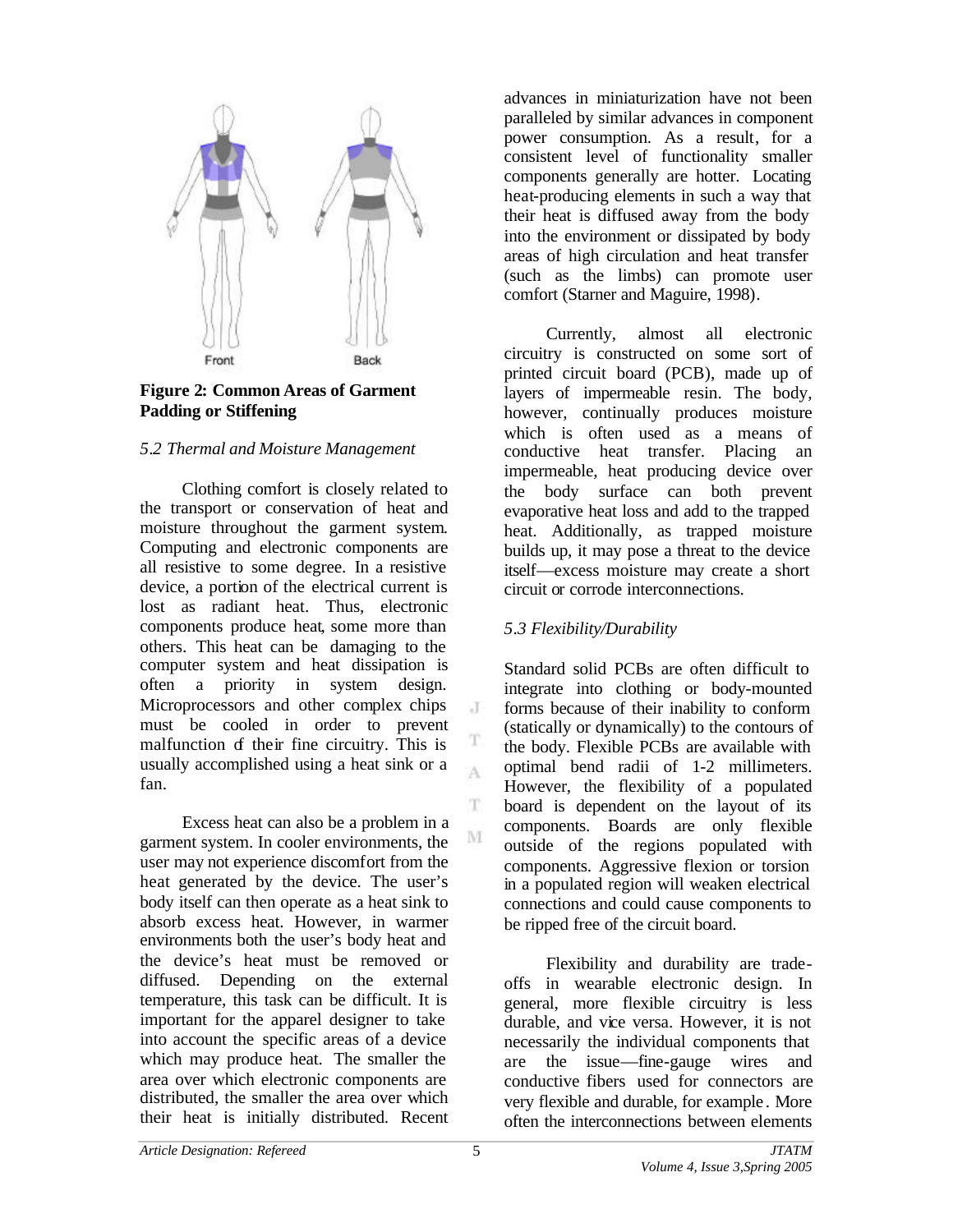pose durability problems. Weak points such as pin connections and solder joints must be strain-relieved to promote durability, and this strain-relief is often not flexible.

In order to create flexible PCBs for garment integrated wearable electronics the component layout must be designed with components clustered in areas that can be stabilized against bend and torsion Stabilized areas can then be connected together by unpopulated (and thus still flexible) boards. Alternately, the design may be segmented with components distributed over many small inflexible PCBs joined together with ribbon-like flexible interconnections.

# *5.4 Sizing and Fit*

Multiple concerns related to issues of sizing and fit are introduced when technology is incorporated into a garment. As previously discussed, wearable technology often incorporates bulky or solid areas, which must be situated at specific locations on the body in order to preserve comfort, mobility, and wearability. In some cases, device functionality is dependant on components being located in very specific body areas in order to operate as designed, such as sensors or actuators.

Most current wearable technology research involves the production and testing of a very limited number of research prototypes. Consequently anthropometric variation in the subject pool is generally small, and issues of sizing and fit are not addressed. Similarly, anthropometric differences between the sexes have rarely been addressed: for instance, the male upper chest is a planar surface that is appropriate for distribution of rigid objects. Rigid objects placed in the same location on the female chest would not be comfortable.

# *5.5 Interface*

The user interface of a standard garment is usually limited to closures, adjustment points, and/or pockets. In an intelligent garment, the user interface can

range from no physical interface at all (automatic or sensor-driven interface), to a complex keyboard/mouse based interface. The issue of user interfaces in wearable systems is a heavily researched area (for many examples, see ISWC, 1997-2004). Interfaces must be useable while mobile, in a variety of environments, and often while involved with other tasks. From the garment perspective, they must be accessible, comfortable to operate (ergonomic), and not create mobility or comfort restrictions. While these issues are complex in the physical domain (issues of ergonomics, wearability, comfort, and ease of access), there are still more issues in the cognitive domain. The structure of an interface has a significant impact on the user's ability to successfully accomplish tasks and attend to other input.

# **6 Introducing the Information Flow**

Computing and communication technology introduces a new modality to apparel functionality: managing the flow of information. In the wearable sector of ubiquitous computing, the potential for almost limitless informational functionality is introduced into the body space. However, in such a system the management of demands on the user's attention and cognitive processes is essential. Imagine a wearable system with the ability to provide the user with unlimited and uninterrupted access to the world's knowledge base. The utility of such a system is obvious, but how would the system function? Requiring the user to actively query the system for information drastically reduces the potential utility. The system then would be limited by the user's cognitive capacity for active queries. At times the user may have need for information but lack the time or ability to query the system. Should the system then be designed to actively provide information based on, for instance, conversational cues, the situation becomes reversed: one can imagine the user inundated with information, only a portion of which would actually be useful.

J

T A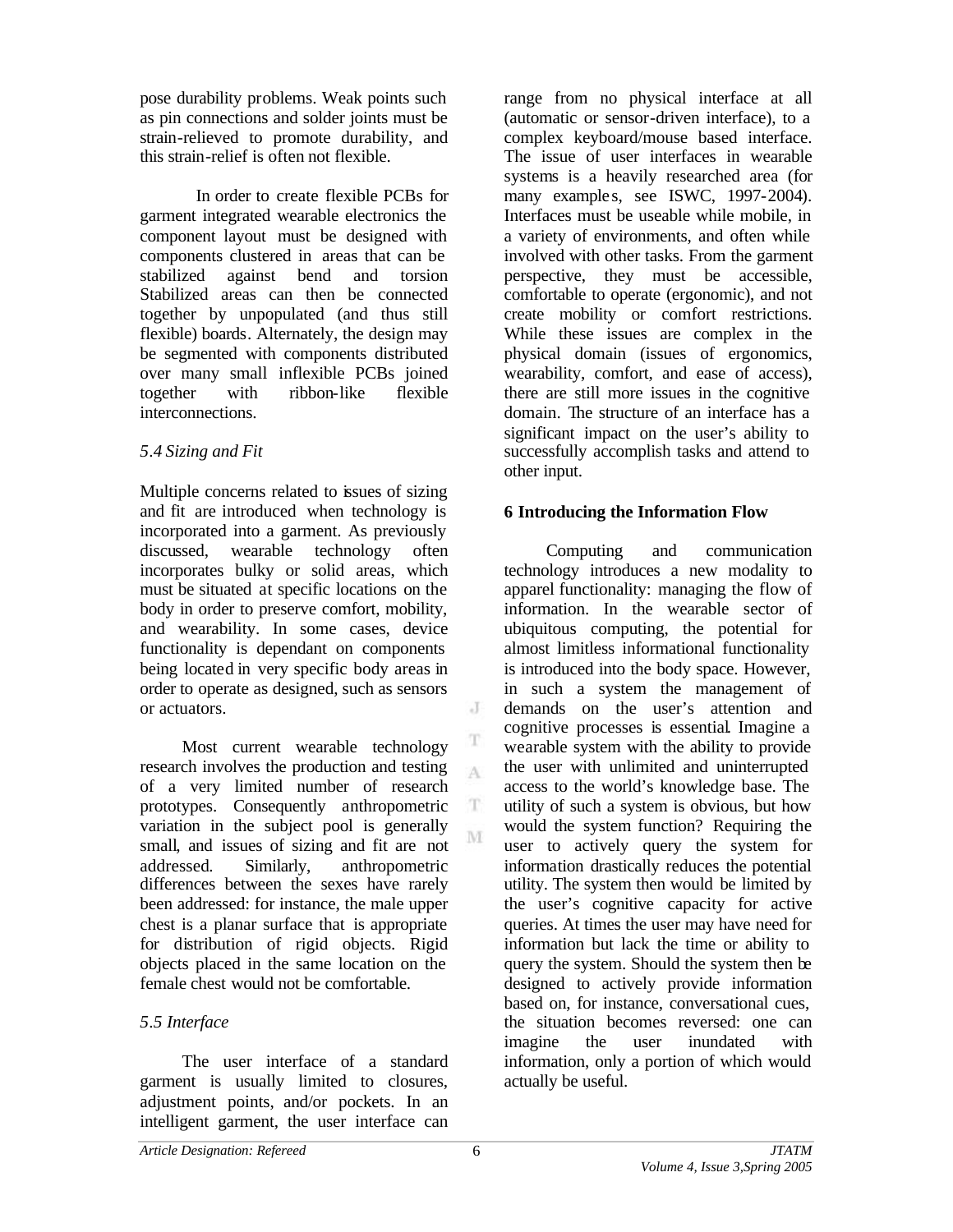Since wearable technology is everpresent and part of the user's immediate body space, it has the potential to make far more obtrusive demands on the user's attention than ambient or environment-based technology (like desktop computers or smart appliances). Wearable technology is more pervasively present in many more environments and situations than stationary technology. It also enters into social interactions to a much higher degree than peripheral technologies: this is commonly experienced when a portable telephone rings, interrupting a face-to-face conversation.

### *6.1 Cognitive Ergonomics*

As the functional possibilities of wearable technology expand, the designers of such technologies must come to understand cognitive patterns and design the information flow around these needs. This field of study is known as Cognitive Ergonomics. The scope of the field is large, covering issues such as problem-solving strategies, attentional abilities, social negotiations, and trust or mistrust patterns. In the same way that physical ergonomic principles guide the design of successful physical structures, cognitive ergonomic principles guide the structure of the information flow (Long and Whitefield, 1989).

# *6.2 Context Awareness*

In order to reduce the user's cognitive load and tailor the information flow, wearable technology can make use of sensor input. Many different types of sensors can be used to build a concept of the user's context: their physical location, social situation, and cognitive/emotional needs. There are three steps to context awareness, as illustrated in Figure 3. First, information about the user's specific context must be collected via discreet sensors or sensor networks. Second, that raw data must be processed, and synthesized into a conceptual model of context on which a decision is based. Third, some action must be initiated

(or not) within a device based on the context model.



# **Figure 3: Context Awareness**

The first step, sensing, can take many forms. From direct sensors that detect simple changes such as light levels, temperature, or presence of a specific chemical to less direct sensors that detect more complex changes such as microphones or cameras. Any given contextual cue may be detectable using several different methods: for instance, location can be established using global positioning systems (GPS), infra-red detection, radio-frequency (RF) tags, or simply with a passwordprotected door. Depending on the complexity of the contextual element and on the directness of information gathered by the sensor, the signal processing may be quite minimal or very elaborate. Data from a switch may require very minimal processing, where determination of conversational patterns from a microphone or face recognition using a camera are far more complex processes. Once the cue is extracted from the sensor, it may need to be incorporated with other sensor data into a conceptual model of the user's context. For example, a light sensor in a wearable system can be used to detect the ambient light levels of the user's environment. However, that data alone may not be sufficient to distinguish between a dark outdoor space where light is required and a dark indoor space (such as a movie theatre) where light is not desirable. Temperature, sound, location, and movement data could inform a more accurate and detailed model.

Once the contextual model is generated, it can be used to inform the operation of a system through various types

 $\cdot$ T

T.

A 'n.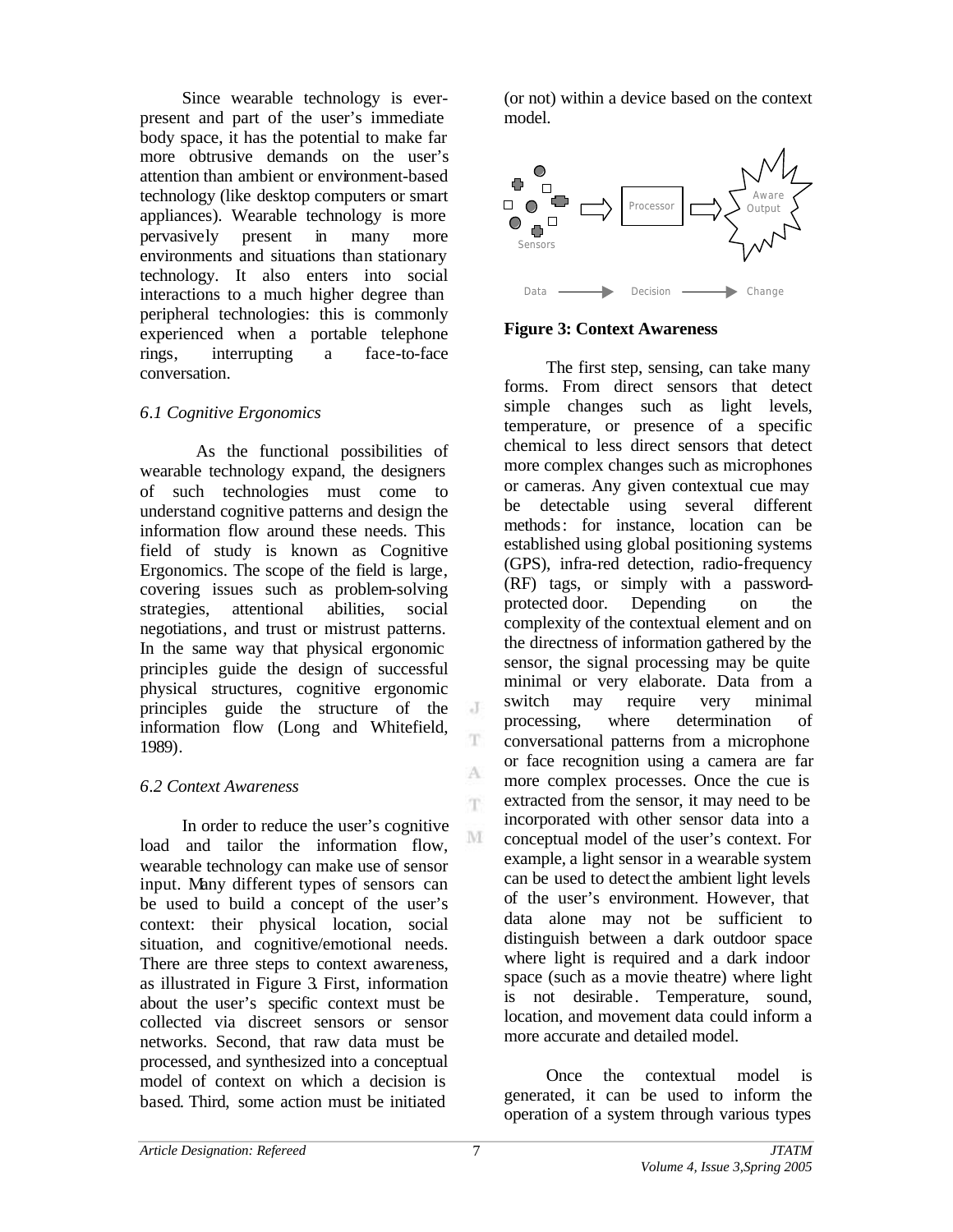of actuators. These range from those which control information flow (alerting the user to new information at a time when it is convenient to attend to it) to those which control the physical environment (altering the garment's temperature, color, structure, or function).

# *6.3 Sensing the Body*

One of the most compelling needs for wearable technology is in the continuous monitoring of the human body, be that for medical monitoring or to inform the operation of a context-aware computerized application. While many technologies that are often made wearable (such as music players or telephones) function nearly as well (or sometimes better) as portable devices, almost all continuous body-sensing technologies must be worn to be effective. However, because of their ubiquitous, constant-wear nature, such technologies must prioritize the effects of the technology on the user's physical comfort as well as social comfort. Traditional sensing technologies are rarely designed for continuous, on-body use: those that require skin contact are generally designed to be used in a hospital or doctor's office, and those that do not are generally designed for use in stationary devices. Consequently, the achievement of certain design goals for existing sensors (such as durability) is ultimately detrimental to the user's comfort when applied to the wearable environment. For example, durability often equals stiffness, which results in a solid device that can cause discomfort by localizing pressure. Textile-based sensors offer a compromise solution to this problem, by retaining the tactile characteristics associated with comfort and wearability. Many textile -based sensors are actually sensing materials used to coat a textile or sensing materials formed into fibres and woven or knitted into a textile structure (DeRossi et al., 2003).

**7 Challenges of Manufacture**

Although wearable technology has recently emerged on several occasions from academia into commercially-available

products, such products are few and farbetween. Besides the problem of effective product design, there are also many difficulties in physically integrating electronic components into textile structures. To minimize these difficulties, a common approach in commercial garment-integrated devices has been to maintain (to the extent possible) the integrity of both garment and device by incorporating the device into a special pocket in the garment. However, this approach centralizes the device's bulk and weight, adds unnecessary volume and stiffness, and necessitates the incorporation of the entire device into one garment. If the device is broken down into its component functions (sensing, input, output, processing, power, etc), then it becomes possible to incorporate only the necessary components into each garment structure. The sensors, for instance, can be placed in an undergarment, or an input/output device in an outer layer. Processing and data storage can be left in a portable device that can then be used in many situations or with different garments. Integration of only garment-appropriate technology reduces the physical presence of wearable technology but also minimizes the added cost to a garment, making it much more accessible to the consumer.

Distributed integration, while often optimal for wearability and added cost, presents significant production challenges. The stability and durability of electronic components, as previously discussed, is compromised by integration into a flexible substrate. And unlike pocket-based integration techniques which preserve the integrity of garment and device, the manufacturing processes of textile, garment, and device must be much more closely integrated. Figure 4 outlines an example of an integrated production scenario, where the product moves between apparel/textile and electronic processes.

J

A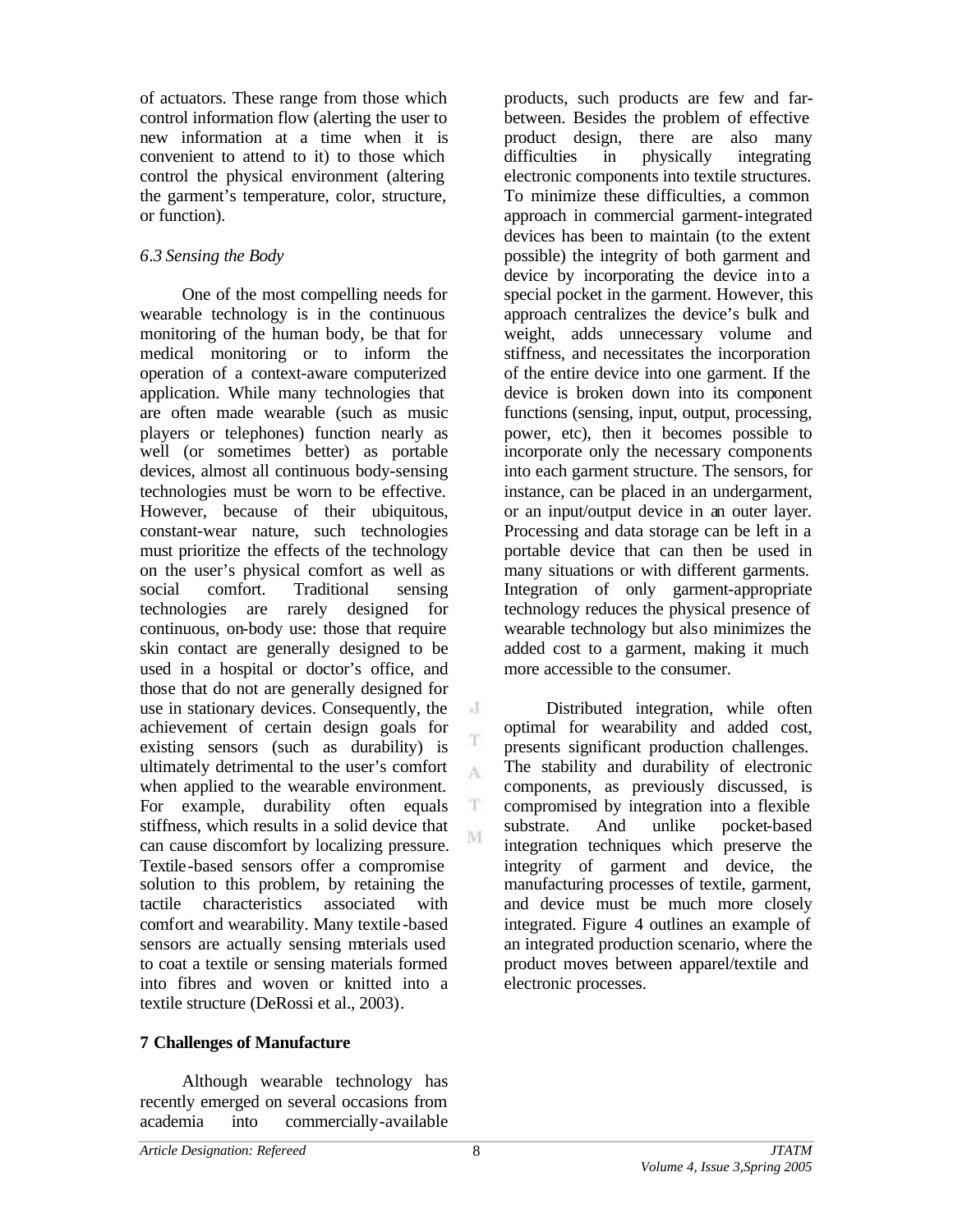

# **Figure 4: Example Distributed Technology Production Process**

The integration of the production processes of electronics and apparel may be assisted by cutting-edge apparel production methodologies. Digital textile printing technology and CAD patterning software, for instance, may assist in the layout, attachment, and interconnection of conductive pathways in a cut-and-sewn garment.

Many recent commercial forays into wearable technology have involved products of considerable computational complexity (for examples, see Adidas, 2004 and Infineon, 2002). Products of this level of complexity require significant development and production costs. Consequently, the product price increases. Simpler devices rarely hit the market, perhaps because companies wish to present a more "impressive" offering. But simple electronics can often provide considerable increase in functionality at little cost. The knee sleeve developed by Munro et al (2004) uses a textile-based elongation sensor to sense the angle of the knee joint. Rather than use extensive technology to alter that angle, the device simply provides the user with direct feedback about the joint's movement. For instance, the sensor can integrated into an analog circuit containing only a few components that outputs an audible tone that varies as the knee bends. Slightly more complex circuitry gives the

user a tone only when the knee is in a good landing position.

This type of simple device requires much less commercial development than a garment-integrated cell-phone. The component pieces are much less expensive, and much less numerous, yet the benefit to the wearer is clear.

## **8 A Case Study: Activity monitoring using soft sensors**

Monitoring of a user's basic level of physical activity is often of use in context awareness. Such information can be useful in determining whether a user is walking, standing, or running, where the user is pointing or looking, or how long a user's body has been in one position.

As previously discussed, monitoring the body often imposes a certain level of discomfort on the user. In particular, many mechanisms for recording motion or position are intrusive, constrictive, or bulky, and can require skin-tight garments or skinadhered elements. However, these same cues can be monitored using textile - and garment-based solutions.

As the body moves within a garment, dynamic forces are generated between the body and the garment. Equipping the fabric of the garment to respond to these forces can make it possible to gather data directly from the garment without altering its tactile and visual properties, or requiring the user to don new garments or wearable devices. In this way, the user's body movement can be deduced from the movement of his/her garments. One method for accomplishing this task is to coat a textile or foam with a conducting polymer, such as polypyrrole. The polymer coating has little effect on the substrate's hand, flexibility, or elasticity, and the coating is durable and resistant to laundering. When stretched, bent, compressed, or deformed, the coated structure becomes more conductive, and that change can be electronically monitored (Brady, Diamond, and Lau, 2005). Through

J

A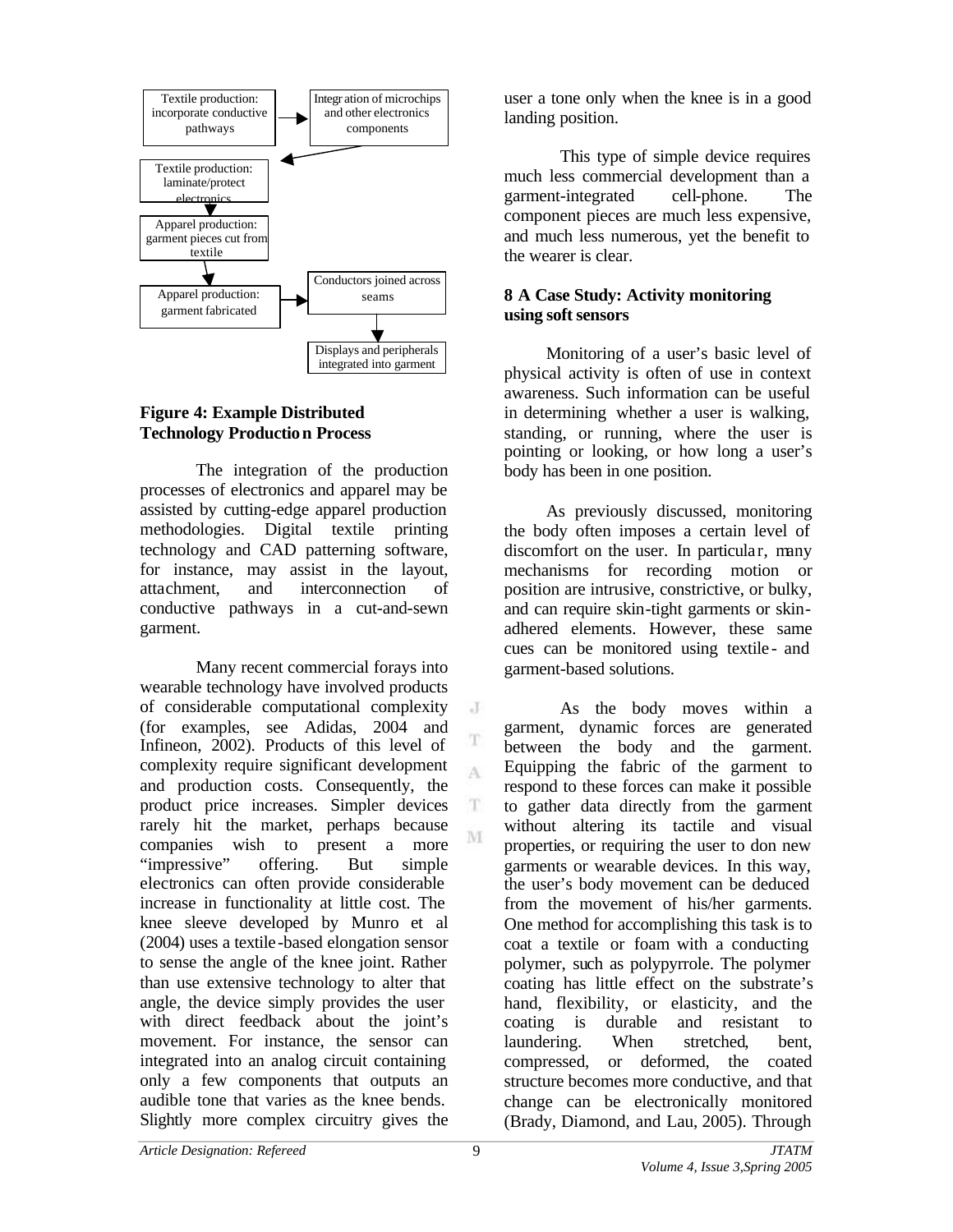selective coating of specific garment areas, forces created by joint movement, external pressure (sitting, leaning, lying or standing, carrying a bag, etc), or even physiological functions such as breathing can be monitored (Dunne, Brady, Diamond, and Smyth, 2005a). Combinations of sensors can be used to detect complex information such as joint angle (Dunne et al., 2005b).

The advantage to embedding sensing intelligence into the garment itself is that the sensor and the technology become minimally invasive for the user. There are no separate devices and no tactile discomfort for the user: from the user's perspective, the garment remains the same. Returning to the issues discussed in section 5, it is clear how such a textile-based sensing device could aid in problems of thermal and moisture management, as well as stiffness, by retaining a soft, breathable textile structure.

# **9 Conclusion**

The perspective and knowledge base of apparel design is crucial to the design of successful wearable technology. However, just as the technology designer's perspective is incomplete with respect to apparel, so is the apparel designer's perspective with respect to technology. While collaboration removes the need for one person to be an expert in all of the fields that influence successful design in this arena, it is very helpful in facilitating collaboration if all team members have some working knowledge of all the variables involved; both of textiles and user needs and of technology capabilities and functions.

As a developing field, the interdisciplinary components that make up wearable technology are still relatively isolated from each other. Dialogue is crucial, between apparel and technology designers and especially between apparel and technology producers, to identify and resolve the problem areas. The potential of technology to expand the functionality of apparel is immense, and by no means a futuristic possibility. The technology exists,

and needs only to be adapted to the apparel environment.

# **10 Acknowledgements**

This material is based on works supported partly by the College of Human Ecology at Cornell University and partly by Science Foundation Ireland under Grant No. 03/IN.3/I361.

Thanks also to Susan Watkins for invaluable assistance in the development of this work.

### **References**

Adidas (2004) Adidas introduces the 1, the most advanced shoe ever made. Press release, available at http://www.adidas-salomon.com/en/ bizmedia/toolkits/one/adidas\_1-english .doc

Barfield, W., Mann, S., Baird, K., Gemperle, F., Kasabach, C., Stivoric, J., et al. (2001). Computational Clothing and Accessories. In W. Barfield & T. Caudell (Eds.), *Fundamentals of Wearable Computers and Augmented Realit*y. Mahwah, NJ: Lawrence Earlbaum Associates.

- Bodine, K., and Gemperle, F. (2003) Effects of functionality on perceived comfort of wearables. *Proceedings of the 7th International Symposium on Wearable Computers,* Washington, DC.
- Braddock, S.E., and O'Mahony, M. (1999) *Techno Textiles: Revolutionary Fabrics for Fashion and Design.* London: Thames and Husdson.
- Brady, S., Diamond, D., and Lau, K. (2005) Inherently conducting polymer modified polyurethane smart foam for pressure sensing. *Journal of Sensors and Actuators A.* In Press.
- De Rossi, D., Carpi, F., Lorussi, F., Mazzoldi, A., Paradiso, R., Scilingo. E.P., and Tognetti, A.(2003) Electroactive fabrics and wearable

J

T A

 $\mathbf T$